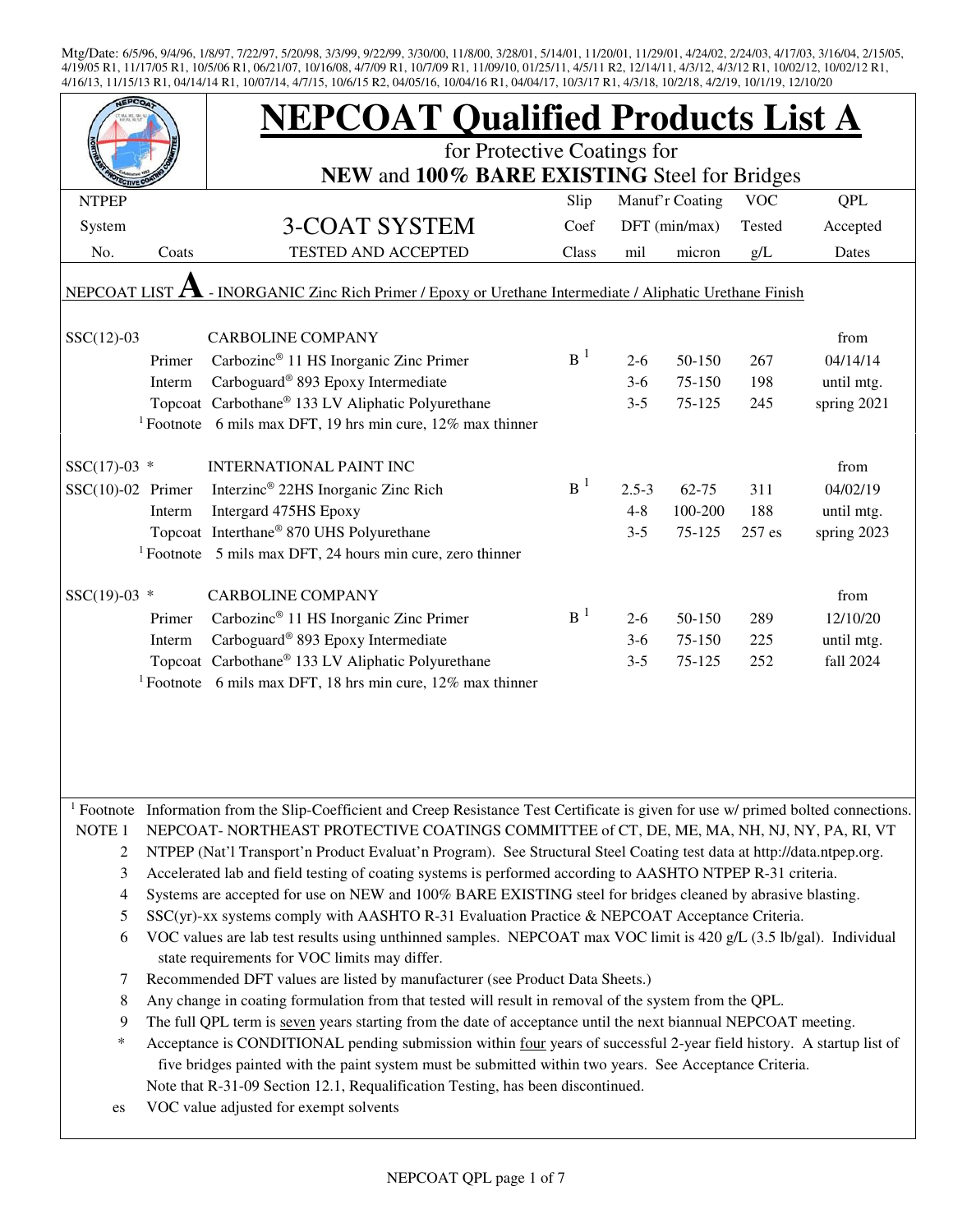|                                                                                                         |                                                                                                                    | <b>NEPCOAT Qualified Products List B</b>                                                                                                         |                |                   |                  |            |                         |  |  |  |
|---------------------------------------------------------------------------------------------------------|--------------------------------------------------------------------------------------------------------------------|--------------------------------------------------------------------------------------------------------------------------------------------------|----------------|-------------------|------------------|------------|-------------------------|--|--|--|
|                                                                                                         |                                                                                                                    | for Protective Coatings for                                                                                                                      |                |                   |                  |            |                         |  |  |  |
|                                                                                                         |                                                                                                                    | NEW and 100% BARE EXISTING Steel for Bridges                                                                                                     |                |                   |                  |            |                         |  |  |  |
| <b>NTPEP</b>                                                                                            |                                                                                                                    |                                                                                                                                                  | Slip           |                   | Manuf'r Coating  | <b>VOC</b> | <b>QPL</b>              |  |  |  |
| System                                                                                                  |                                                                                                                    | <b>3-COAT SYSTEM</b>                                                                                                                             | Coef           |                   | DFT (min/max)    | Tested     | Accepted                |  |  |  |
| No.                                                                                                     | Coats                                                                                                              | TESTED AND ACCEPTED                                                                                                                              | Class          | mil               | micron           | g/L        | Dates                   |  |  |  |
| - ORGANIC Zinc Rich Primer / Epoxy or Urethane Intermediate / Aliphatic Urethane Finish<br>NEPCOAT LIST |                                                                                                                    |                                                                                                                                                  |                |                   |                  |            |                         |  |  |  |
| $SSC(12)-04$                                                                                            |                                                                                                                    | <b>CARBOLINE COMPANY</b>                                                                                                                         |                |                   |                  |            | from                    |  |  |  |
|                                                                                                         | Primer                                                                                                             | Carbozinc <sup>®</sup> 859 Organic Zinc Rich Epoxy Primer                                                                                        | B <sup>1</sup> | $3 - 10$          | 75-250           | 322        | 04/14/14                |  |  |  |
|                                                                                                         | Interm                                                                                                             | Carboguard <sup>®</sup> 893 Epoxy Intermediate                                                                                                   |                | $3-6$             | 75-150           | 207        | until mtg.              |  |  |  |
|                                                                                                         |                                                                                                                    | Topcoat Carbothane 133 VOC Aliphatic Polyurethane                                                                                                |                | $3 - 5$           | 76-127           | 185 es     | spring 2021             |  |  |  |
|                                                                                                         |                                                                                                                    | <sup>1</sup> Footnote 6 mils max DFT, 4 days min cure, $10\%$ vol max thin                                                                       |                |                   |                  |            |                         |  |  |  |
|                                                                                                         |                                                                                                                    | SHERWIN WILLIAMS COMPANY                                                                                                                         |                |                   |                  |            | from                    |  |  |  |
| $SSC(15)-07$ *                                                                                          |                                                                                                                    |                                                                                                                                                  | $B^{-1}$       |                   |                  |            |                         |  |  |  |
|                                                                                                         | Primer                                                                                                             | Zinc Clad® 4100 Organic Zinc Rich Epoxy Primer<br>Macropoxy <sup>®</sup> 646 Fast Cure Epoxy                                                     |                | $3 - 5$<br>$3-10$ | 75-125<br>75-250 | 319<br>265 | 10/3/17                 |  |  |  |
|                                                                                                         | Interm                                                                                                             | Topcoat Hi-Solids Polyurethane 250                                                                                                               |                | $3 - 4$           | 75-100           | 234 es     | until mtg.<br>fall 2021 |  |  |  |
|                                                                                                         |                                                                                                                    | <sup>1</sup> Footnote 5 mils max DFT, 72 hours min cure, 5% max thinner                                                                          |                |                   |                  |            |                         |  |  |  |
|                                                                                                         |                                                                                                                    |                                                                                                                                                  |                |                   |                  |            |                         |  |  |  |
| $SSC(18)-08$ *                                                                                          |                                                                                                                    | <b>WASSER COATINGS</b>                                                                                                                           |                |                   |                  |            | from                    |  |  |  |
| $SSC(10)-05$ Primer                                                                                     |                                                                                                                    | MC-Zinc 100                                                                                                                                      | B <sup>1</sup> | $3 - 5$           | 75-125           | 140 es     | 10/01/19                |  |  |  |
|                                                                                                         | Interm                                                                                                             | MC-Miomastic 100                                                                                                                                 |                | $3 - 5$           | 75-125           | 106 es     | until mtg.              |  |  |  |
|                                                                                                         |                                                                                                                    | Topcoat MC-Ferrox A 100                                                                                                                          |                | $2 - 4$           | 50-100           | 149 es     | fall 2023               |  |  |  |
|                                                                                                         |                                                                                                                    | <sup>1</sup> Footnote 5.5 mils max DFT, 72 hrs min cure, $10\%$ max thinner                                                                      |                |                   |                  |            |                         |  |  |  |
| $SSC(18)-09$ *                                                                                          |                                                                                                                    | SHERWIN WILLIAMS COMPANY                                                                                                                         |                |                   |                  |            | from                    |  |  |  |
|                                                                                                         | Primer                                                                                                             | Zinc Clad® 4100 Organic Zinc Rich Epoxy Primer                                                                                                   | B <sup>1</sup> | $3 - 5$           | 75-125           | 336        | 10/01/19                |  |  |  |
|                                                                                                         | Interm                                                                                                             | Macropoxy <sup>®</sup> 646 Fast Cure Epoxy                                                                                                       |                | $3-10$            | 75-250           | 229        | until mtg.              |  |  |  |
|                                                                                                         |                                                                                                                    | Topcoat Acrolon <sup>™</sup> 218 HS Acrylic Polyurethane                                                                                         |                | $3-6$             | 75-150           | 276        | fall 2023               |  |  |  |
|                                                                                                         |                                                                                                                    | <sup>1</sup> Footnote 5 mils max DFT, 72 hours min cure, 5% max thinner                                                                          |                |                   |                  |            |                         |  |  |  |
| (continues)                                                                                             |                                                                                                                    | (List B continues)                                                                                                                               |                |                   |                  |            |                         |  |  |  |
|                                                                                                         |                                                                                                                    | <sup>1</sup> Footnote Information from the Slip-Coefficient and Creep Resistance Test Certificate is given for use w/ primed bolted connections. |                |                   |                  |            |                         |  |  |  |
| NOTE <sub>1</sub>                                                                                       |                                                                                                                    | NEPCOAT-NORTHEAST PROTECTIVE COATINGS COMMITTEE of CT, DE, ME, MA, NH, NJ, NY, PA, RI, VT                                                        |                |                   |                  |            |                         |  |  |  |
| $\boldsymbol{2}$                                                                                        |                                                                                                                    | NTPEP (Nat'l Transport'n Product Evaluat'n Program). See Structural Steel Coating test data at http://data.ntpep.org.                            |                |                   |                  |            |                         |  |  |  |
| 3                                                                                                       |                                                                                                                    | Accelerated lab and field testing of coating systems is performed according to AASHTO NTPEP R-31 criteria.                                       |                |                   |                  |            |                         |  |  |  |
| $\overline{4}$                                                                                          |                                                                                                                    | Systems are accepted for use on NEW and 100% BARE EXISTING steel for bridges cleaned by abrasive blasting.                                       |                |                   |                  |            |                         |  |  |  |
| $\mathfrak s$                                                                                           |                                                                                                                    | SSC(yr)-xx systems comply with AASHTO R-31 Evaluation Practice & NEPCOAT Acceptance Criteria.                                                    |                |                   |                  |            |                         |  |  |  |
| 6                                                                                                       | VOC values are lab test results using unthinned samples. NEPCOAT max VOC limit is 420 g/L (3.5 lb/gal). Individual |                                                                                                                                                  |                |                   |                  |            |                         |  |  |  |
|                                                                                                         |                                                                                                                    | state requirements for VOC limits may differ.                                                                                                    |                |                   |                  |            |                         |  |  |  |
| 7                                                                                                       |                                                                                                                    | Recommended DFT values are listed by manufacturer (see Product Data Sheets.)                                                                     |                |                   |                  |            |                         |  |  |  |
| $\,8\,$                                                                                                 |                                                                                                                    | Any change in coating formulation from that tested will result in removal of the system from the QPL.                                            |                |                   |                  |            |                         |  |  |  |
| 9<br>$\ast$                                                                                             |                                                                                                                    | The full QPL term is seven years starting from the date of acceptance until the next biannual NEPCOAT meeting.                                   |                |                   |                  |            |                         |  |  |  |
|                                                                                                         |                                                                                                                    | Acceptance is CONDITIONAL pending submission within four years of successful 2-year field history. A startup list of                             |                |                   |                  |            |                         |  |  |  |
|                                                                                                         |                                                                                                                    | five bridges painted with the paint system must be submitted within two years. See Acceptance Criteria.                                          |                |                   |                  |            |                         |  |  |  |
|                                                                                                         |                                                                                                                    | Note that R-31-09 Section 12.1, Requalification Testing, has been discontinued.                                                                  |                |                   |                  |            |                         |  |  |  |
| es                                                                                                      |                                                                                                                    | VOC value adjusted for exempt solvents                                                                                                           |                |                   |                  |            |                         |  |  |  |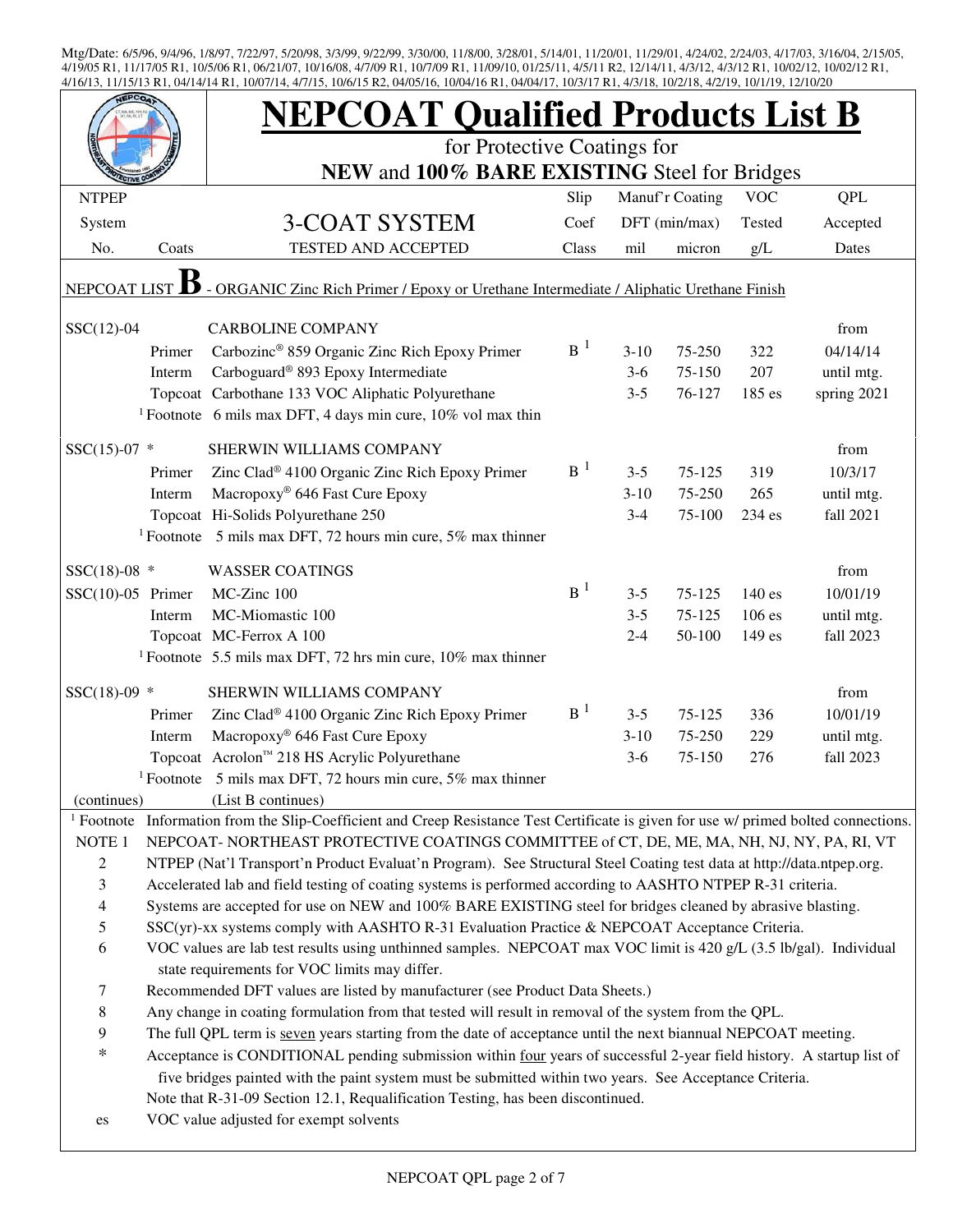|                          |                                                                                                         | <b>NEPCOAT Qualified Products List B</b>                                                                                                         |                |         |                 |            |            |  |  |  |
|--------------------------|---------------------------------------------------------------------------------------------------------|--------------------------------------------------------------------------------------------------------------------------------------------------|----------------|---------|-----------------|------------|------------|--|--|--|
|                          |                                                                                                         | for Protective Coatings for                                                                                                                      |                |         |                 |            |            |  |  |  |
|                          |                                                                                                         | NEW and 100% BARE EXISTING Steel for Bridges                                                                                                     |                |         |                 |            |            |  |  |  |
| <b>NTPEP</b>             |                                                                                                         |                                                                                                                                                  | Slip           |         | Manuf'r Coating | <b>VOC</b> | <b>QPL</b> |  |  |  |
| System                   |                                                                                                         | <b>3-COAT SYSTEM</b>                                                                                                                             | Coef           |         | DFT (min/max)   | Tested     | Accepted   |  |  |  |
| No.                      | Coats                                                                                                   | TESTED AND ACCEPTED                                                                                                                              | Class          | mil     | micron          | g/L        | Dates      |  |  |  |
|                          | - ORGANIC Zinc Rich Primer / Epoxy or Urethane Intermediate / Aliphatic Urethane Finish<br>NEPCOAT LIST |                                                                                                                                                  |                |         |                 |            |            |  |  |  |
| $SSC(18)-11$ *           |                                                                                                         | SHERWIN WILLIAMS COMPANY                                                                                                                         |                |         |                 |            | from       |  |  |  |
|                          | Primer                                                                                                  | Zinc Clad <sup>®</sup> 4100 Organic Zinc Rich Epoxy Primer                                                                                       | B <sup>1</sup> | $3 - 5$ | 75-125          | 333        | 10/01/19   |  |  |  |
|                          | Interm                                                                                                  | <b>Steel Spec Epoxy</b>                                                                                                                          |                | $3 - 8$ | 75-200          | 290        | until mtg. |  |  |  |
|                          |                                                                                                         | Topcoat Acrolon™ 218 HS Acrylic Polyurethane                                                                                                     |                | $3-6$   | 75-150          | 254        | fall 2023  |  |  |  |
|                          |                                                                                                         | <sup>1</sup> Footnote 5 mils max DFT, 72 hours min cure, 5% max thinner                                                                          |                |         |                 |            |            |  |  |  |
| $SSC(19)-02$ *           |                                                                                                         | <b>CARBOLINE COMPANY</b>                                                                                                                         |                |         |                 |            | from       |  |  |  |
|                          | Primer                                                                                                  | Carbozinc® 859 Organic Zinc Rich Epoxy Primer                                                                                                    | B <sup>1</sup> | $3-10$  | 75-250          | 342        | 12/10/20   |  |  |  |
|                          | Interm                                                                                                  | Carboguard <sup>®</sup> 893 Epoxy Intermediate                                                                                                   |                | $3-6$   | 75-150          | 218        | until mtg. |  |  |  |
|                          |                                                                                                         | Topcoat Carbothane® 133 LV Aliphatic Polyurethane                                                                                                |                | $3 - 5$ | 76-127          | 254        | fall 2024  |  |  |  |
|                          |                                                                                                         | <sup>1</sup> Footnote 6 mils max DFT, 6 days min cure, 10% vol max thin                                                                          |                |         |                 |            |            |  |  |  |
|                          |                                                                                                         |                                                                                                                                                  |                |         |                 |            |            |  |  |  |
|                          |                                                                                                         |                                                                                                                                                  |                |         |                 |            |            |  |  |  |
|                          |                                                                                                         |                                                                                                                                                  |                |         |                 |            |            |  |  |  |
|                          |                                                                                                         |                                                                                                                                                  |                |         |                 |            |            |  |  |  |
|                          |                                                                                                         |                                                                                                                                                  |                |         |                 |            |            |  |  |  |
|                          |                                                                                                         |                                                                                                                                                  |                |         |                 |            |            |  |  |  |
|                          |                                                                                                         |                                                                                                                                                  |                |         |                 |            |            |  |  |  |
|                          |                                                                                                         |                                                                                                                                                  |                |         |                 |            |            |  |  |  |
|                          |                                                                                                         |                                                                                                                                                  |                |         |                 |            |            |  |  |  |
|                          |                                                                                                         |                                                                                                                                                  |                |         |                 |            |            |  |  |  |
|                          |                                                                                                         |                                                                                                                                                  |                |         |                 |            |            |  |  |  |
|                          |                                                                                                         | <sup>1</sup> Footnote Information from the Slip-Coefficient and Creep Resistance Test Certificate is given for use w/ primed bolted connections. |                |         |                 |            |            |  |  |  |
| NOTE 1                   |                                                                                                         | NEPCOAT-NORTHEAST PROTECTIVE COATINGS COMMITTEE of CT, DE, ME, MA, NH, NJ, NY, PA, RI, VT                                                        |                |         |                 |            |            |  |  |  |
| $\overline{c}$           |                                                                                                         | NTPEP (Nat'l Transport'n Product Evaluat'n Program). See Structural Steel Coating test data at http://data.ntpep.org.                            |                |         |                 |            |            |  |  |  |
| 3                        |                                                                                                         | Accelerated lab and field testing of coating systems is performed according to AASHTO NTPEP R-31 criteria.                                       |                |         |                 |            |            |  |  |  |
| $\overline{\mathcal{A}}$ |                                                                                                         | Systems are accepted for use on NEW and 100% BARE EXISTING steel for bridges cleaned by abrasive blasting.                                       |                |         |                 |            |            |  |  |  |
| $\mathfrak s$            |                                                                                                         | SSC(yr)-xx systems comply with AASHTO R-31 Evaluation Practice & NEPCOAT Acceptance Criteria.                                                    |                |         |                 |            |            |  |  |  |
| 6                        |                                                                                                         | VOC values are lab test results using unthinned samples. NEPCOAT max VOC limit is 420 g/L (3.5 lb/gal). Individual                               |                |         |                 |            |            |  |  |  |
|                          |                                                                                                         | state requirements for VOC limits may differ.                                                                                                    |                |         |                 |            |            |  |  |  |
| 7                        |                                                                                                         | Recommended DFT values are listed by manufacturer (see Product Data Sheets.)                                                                     |                |         |                 |            |            |  |  |  |
| $\,$ 8 $\,$              |                                                                                                         | Any change in coating formulation from that tested will result in removal of the system from the QPL.                                            |                |         |                 |            |            |  |  |  |
| 9                        |                                                                                                         | The full QPL term is seven years starting from the date of acceptance until the next biannual NEPCOAT meeting.                                   |                |         |                 |            |            |  |  |  |
| $\ast$                   |                                                                                                         | Acceptance is CONDITIONAL pending submission within four years of successful 2-year field history. A startup list of                             |                |         |                 |            |            |  |  |  |
|                          |                                                                                                         | five bridges painted with the paint system must be submitted within two years. See Acceptance Criteria.                                          |                |         |                 |            |            |  |  |  |
|                          |                                                                                                         | Note that R-31-09 Section 12.1, Requalification Testing, has been discontinued.                                                                  |                |         |                 |            |            |  |  |  |
| es                       |                                                                                                         | VOC value adjusted for exempt solvents                                                                                                           |                |         |                 |            |            |  |  |  |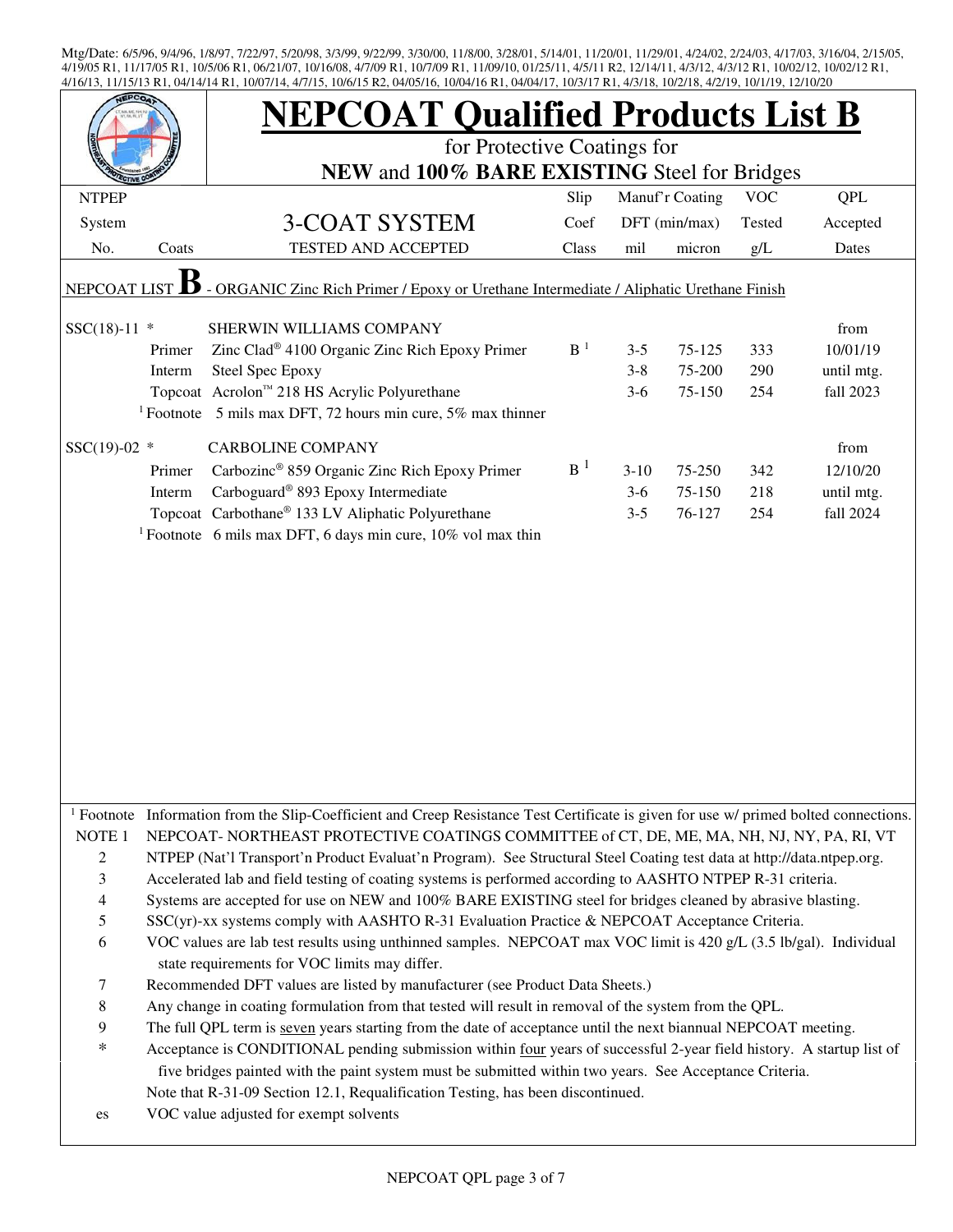|                                 |                  | <b>NEPCOAT Qualified Products List C</b>                                                                                                                                                                     |                |                         |                   |                     |                                               |  |  |  |
|---------------------------------|------------------|--------------------------------------------------------------------------------------------------------------------------------------------------------------------------------------------------------------|----------------|-------------------------|-------------------|---------------------|-----------------------------------------------|--|--|--|
|                                 |                  | for Protective Coatings for                                                                                                                                                                                  |                |                         |                   |                     |                                               |  |  |  |
|                                 |                  | NEW and 100% BARE EXISTING Steel for Bridges                                                                                                                                                                 |                |                         |                   |                     |                                               |  |  |  |
| <b>NTPEP</b>                    |                  |                                                                                                                                                                                                              | Slip           |                         | Manuf'r Coating   | <b>VOC</b>          | <b>QPL</b>                                    |  |  |  |
| System                          |                  | 2-COAT SYSTEM                                                                                                                                                                                                | Coef           |                         | DFT (min/max)     | Tested              | Accepted                                      |  |  |  |
| No.                             | Coats            | <b>TESTED AND ACCEPTED</b>                                                                                                                                                                                   | Class          | mil                     | micron            | g/L                 | Dates                                         |  |  |  |
| <b>NEPCOAT LIST</b>             |                  | <b>ORGANIC Zinc Rich Primer / ----- / Topcoat</b>                                                                                                                                                            |                |                         |                   |                     |                                               |  |  |  |
| $SSC(18)-03$ *                  | Primer<br>Interm | SHERWIN WILLIAMS COMPANY<br>Zinc Clad <sup>®</sup> 4100 Organic Zinc Rich Epoxy Primer<br>---<br>Topcoat Sher-Loxane 800 Polysiloxane<br><sup>1</sup> Footnote 5 mils max DFT, 72 hours min cure, 5% thinner | B <sup>1</sup> | $3 - 5$<br>---<br>$4-6$ | 75-125<br>100-150 | 318<br>$---$<br>122 | from<br>04/02/19<br>until mtg.<br>spring 2023 |  |  |  |
|                                 |                  |                                                                                                                                                                                                              |                |                         |                   |                     |                                               |  |  |  |
|                                 |                  |                                                                                                                                                                                                              |                |                         |                   |                     |                                               |  |  |  |
|                                 |                  |                                                                                                                                                                                                              |                |                         |                   |                     |                                               |  |  |  |
|                                 |                  |                                                                                                                                                                                                              |                |                         |                   |                     |                                               |  |  |  |
|                                 |                  |                                                                                                                                                                                                              |                |                         |                   |                     |                                               |  |  |  |
|                                 |                  | <sup>1</sup> Footnote Information from the Slip-Coefficient and Creep Resistance Test Certificate is given for use $w$ primed bolted connections.                                                            |                |                         |                   |                     |                                               |  |  |  |
| NOTE $1$                        |                  | NEPCOAT-NORTHEAST PROTECTIVE COATINGS COMMITTEE of CT, DE, ME, MA, NH, NJ, NY, PA, RI, VT                                                                                                                    |                |                         |                   |                     |                                               |  |  |  |
| $\sqrt{2}$                      |                  | NTPEP (Nat'l Transport'n Product Evaluat'n Program). See Structural Steel Coating test data at http://data.ntpep.org.                                                                                        |                |                         |                   |                     |                                               |  |  |  |
| $\mathfrak{Z}$                  |                  | Accelerated lab and field testing of coating systems is performed according to AASHTO NTPEP R-31 criteria.                                                                                                   |                |                         |                   |                     |                                               |  |  |  |
| $\overline{4}$<br>$\mathfrak s$ |                  | Systems are accepted for use on NEW and 100% BARE EXISTING steel for bridges cleaned by abrasive blasting.<br>SSC(yr)-xx systems comply with AASHTO R-31 Evaluation Practice & NEPCOAT Acceptance Criteria.  |                |                         |                   |                     |                                               |  |  |  |
| 6                               |                  | VOC values are lab test results using unthinned samples. NEPCOAT max VOC limit is 420 g/L (3.5 lb/gal). Individual                                                                                           |                |                         |                   |                     |                                               |  |  |  |
|                                 |                  | state requirements for VOC limits may differ.                                                                                                                                                                |                |                         |                   |                     |                                               |  |  |  |
| $\tau$                          |                  | Recommended DFT values are listed by manufacturer (see Product Data Sheets.)                                                                                                                                 |                |                         |                   |                     |                                               |  |  |  |
| $\,8\,$                         |                  | Any change in coating formulation from that tested will result in removal of the system from the QPL.                                                                                                        |                |                         |                   |                     |                                               |  |  |  |
| $\overline{9}$                  |                  | The full QPL term is seven years starting from the date of acceptance until the next biannual NEPCOAT meeting.                                                                                               |                |                         |                   |                     |                                               |  |  |  |
| $\ast$                          |                  | Acceptance is CONDITIONAL pending submission within four years of successful 2-year field history. A startup list of                                                                                         |                |                         |                   |                     |                                               |  |  |  |
|                                 |                  | five bridges painted with the paint system must be submitted within two years. See Acceptance Criteria.                                                                                                      |                |                         |                   |                     |                                               |  |  |  |
|                                 |                  | Note that R-31-09 Section 12.1, Requalification Testing, has been discontinued.                                                                                                                              |                |                         |                   |                     |                                               |  |  |  |
| es                              |                  | VOC value adjusted for exempt solvents                                                                                                                                                                       |                |                         |                   |                     |                                               |  |  |  |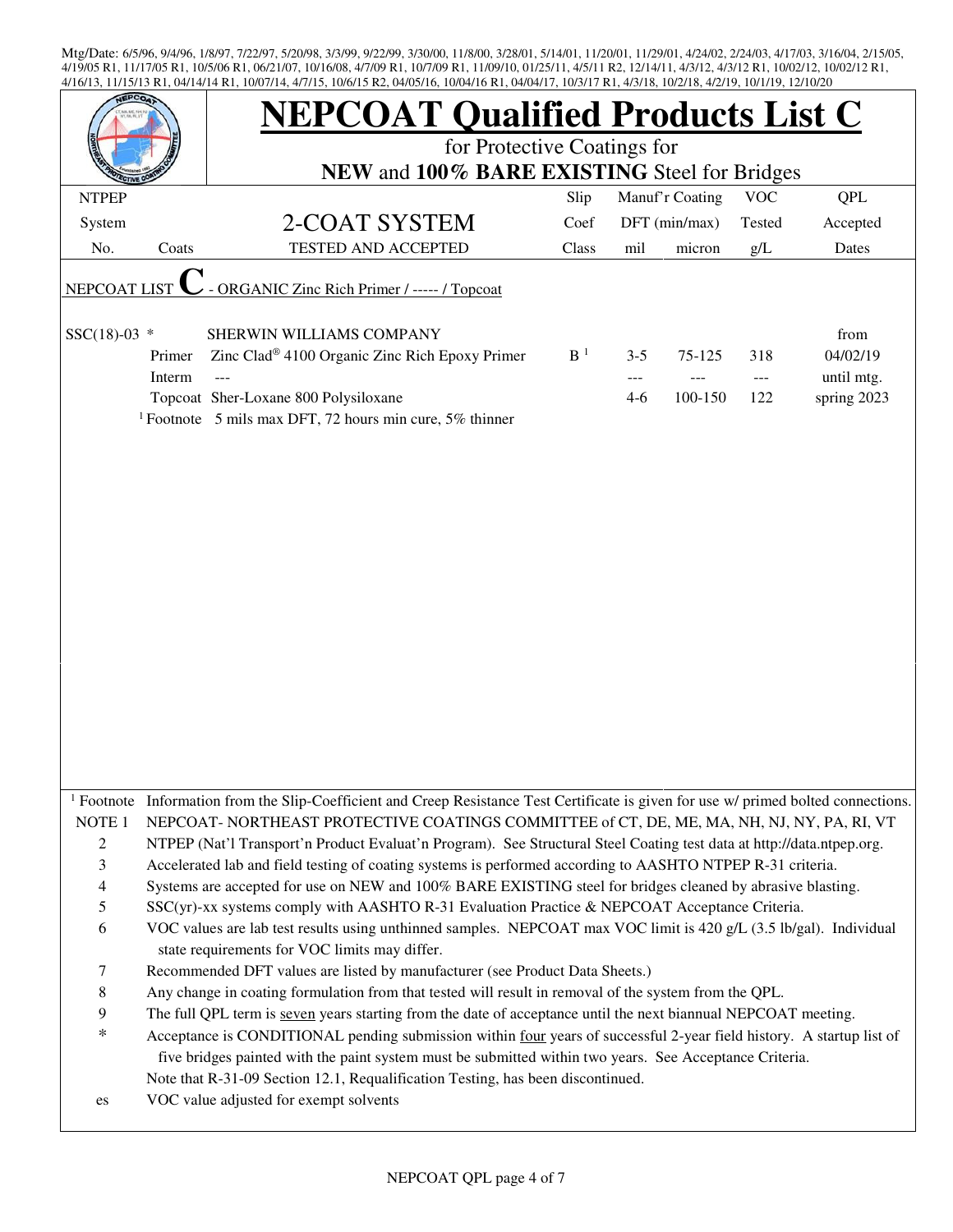| EPCO.                    |        | <b>NEPCOAT Qualified Products List D</b>                                                                                                         |                |         |                 |            |             |  |  |  |
|--------------------------|--------|--------------------------------------------------------------------------------------------------------------------------------------------------|----------------|---------|-----------------|------------|-------------|--|--|--|
|                          |        | for Protective Coatings for                                                                                                                      |                |         |                 |            |             |  |  |  |
|                          |        | NEW and 100% BARE EXISTING Steel for Bridges                                                                                                     |                |         |                 |            |             |  |  |  |
| <b>NTPEP</b>             |        |                                                                                                                                                  | Slip           |         | Manuf'r Coating | <b>VOC</b> | <b>QPL</b>  |  |  |  |
| System                   |        | 2-COAT SYSTEM                                                                                                                                    | Coef           |         | DFT (min/max)   | Tested     | Accepted    |  |  |  |
| No.                      | Coats  | <b>TESTED AND ACCEPTED</b>                                                                                                                       | Class          | mil     | micron          | g/L        | Dates       |  |  |  |
| <b>NEPCOAT LIST</b>      |        | - INORGANIC Zinc Rich Primer / ----- / Topcoat                                                                                                   |                |         |                 |            |             |  |  |  |
|                          |        |                                                                                                                                                  |                |         |                 |            |             |  |  |  |
| $SSC(18)-02$ *           |        | SHERWIN WILLIAMS COMPANY                                                                                                                         |                |         |                 |            | from        |  |  |  |
|                          | Primer | Zinc Clad® II Plus Inorganic Zinc Rich Coating                                                                                                   | B <sup>1</sup> | $2 - 4$ | 50-100          | 325        | 04/02/19    |  |  |  |
|                          | Interm |                                                                                                                                                  |                |         |                 |            | until mtg.  |  |  |  |
|                          |        | Topcoat Sher-Loxane 800 Polysiloxane                                                                                                             |                | $4-6$   | 100-150         | 119        | spring 2023 |  |  |  |
|                          |        | <sup>1</sup> Footnote 5 mils max DFT, 72 hours min cure, 5% thinner                                                                              |                |         |                 |            |             |  |  |  |
|                          |        |                                                                                                                                                  |                |         |                 |            |             |  |  |  |
|                          |        |                                                                                                                                                  |                |         |                 |            |             |  |  |  |
|                          |        |                                                                                                                                                  |                |         |                 |            |             |  |  |  |
|                          |        |                                                                                                                                                  |                |         |                 |            |             |  |  |  |
|                          |        |                                                                                                                                                  |                |         |                 |            |             |  |  |  |
|                          |        |                                                                                                                                                  |                |         |                 |            |             |  |  |  |
|                          |        |                                                                                                                                                  |                |         |                 |            |             |  |  |  |
|                          |        |                                                                                                                                                  |                |         |                 |            |             |  |  |  |
|                          |        |                                                                                                                                                  |                |         |                 |            |             |  |  |  |
|                          |        |                                                                                                                                                  |                |         |                 |            |             |  |  |  |
|                          |        |                                                                                                                                                  |                |         |                 |            |             |  |  |  |
|                          |        |                                                                                                                                                  |                |         |                 |            |             |  |  |  |
|                          |        |                                                                                                                                                  |                |         |                 |            |             |  |  |  |
|                          |        |                                                                                                                                                  |                |         |                 |            |             |  |  |  |
|                          |        |                                                                                                                                                  |                |         |                 |            |             |  |  |  |
|                          |        |                                                                                                                                                  |                |         |                 |            |             |  |  |  |
|                          |        | <sup>1</sup> Footnote Information from the Slip-Coefficient and Creep Resistance Test Certificate is given for use w/ primed bolted connections. |                |         |                 |            |             |  |  |  |
| NOTE <sub>1</sub>        |        | NEPCOAT-NORTHEAST PROTECTIVE COATINGS COMMITTEE of CT, DE, ME, MA, NH, NJ, NY, PA, RI, VT                                                        |                |         |                 |            |             |  |  |  |
| $\overline{c}$           |        | NTPEP (Nat'l Transport'n Product Evaluat'n Program). See Structural Steel Coating test data at http://data.ntpep.org.                            |                |         |                 |            |             |  |  |  |
| 3                        |        | Accelerated lab and field testing of coating systems is performed according to AASHTO NTPEP R-31 criteria.                                       |                |         |                 |            |             |  |  |  |
| $\overline{\mathcal{A}}$ |        | Systems are accepted for use on NEW and 100% BARE EXISTING steel for bridges cleaned by abrasive blasting.                                       |                |         |                 |            |             |  |  |  |
| 5                        |        | SSC(yr)-xx systems comply with AASHTO R-31 Evaluation Practice & NEPCOAT Acceptance Criteria.                                                    |                |         |                 |            |             |  |  |  |
| 6                        |        | VOC values are lab test results using unthinned samples. NEPCOAT max VOC limit is 420 g/L (3.5 lb/gal). Individual                               |                |         |                 |            |             |  |  |  |
|                          |        | state requirements for VOC limits may differ.                                                                                                    |                |         |                 |            |             |  |  |  |
| 7                        |        | Recommended DFT values are listed by manufacturer (see Product Data Sheets.)                                                                     |                |         |                 |            |             |  |  |  |
| 8                        |        | Any change in coating formulation from that tested will result in removal of the system from the QPL.                                            |                |         |                 |            |             |  |  |  |
| 9                        |        | The full QPL term is seven years starting from the date of acceptance until the next biannual NEPCOAT meeting.                                   |                |         |                 |            |             |  |  |  |
| *                        |        | Acceptance is CONDITIONAL pending submission within four years of successful 2-year field history. A startup list of                             |                |         |                 |            |             |  |  |  |
|                          |        | five bridges painted with the paint system must be submitted within two years. See Acceptance Criteria.                                          |                |         |                 |            |             |  |  |  |
|                          |        | Note that R-31-09 Section 12.1, Requalification Testing, has been discontinued.                                                                  |                |         |                 |            |             |  |  |  |
| es                       |        | VOC value adjusted for exempt solvents                                                                                                           |                |         |                 |            |             |  |  |  |
|                          |        |                                                                                                                                                  |                |         |                 |            |             |  |  |  |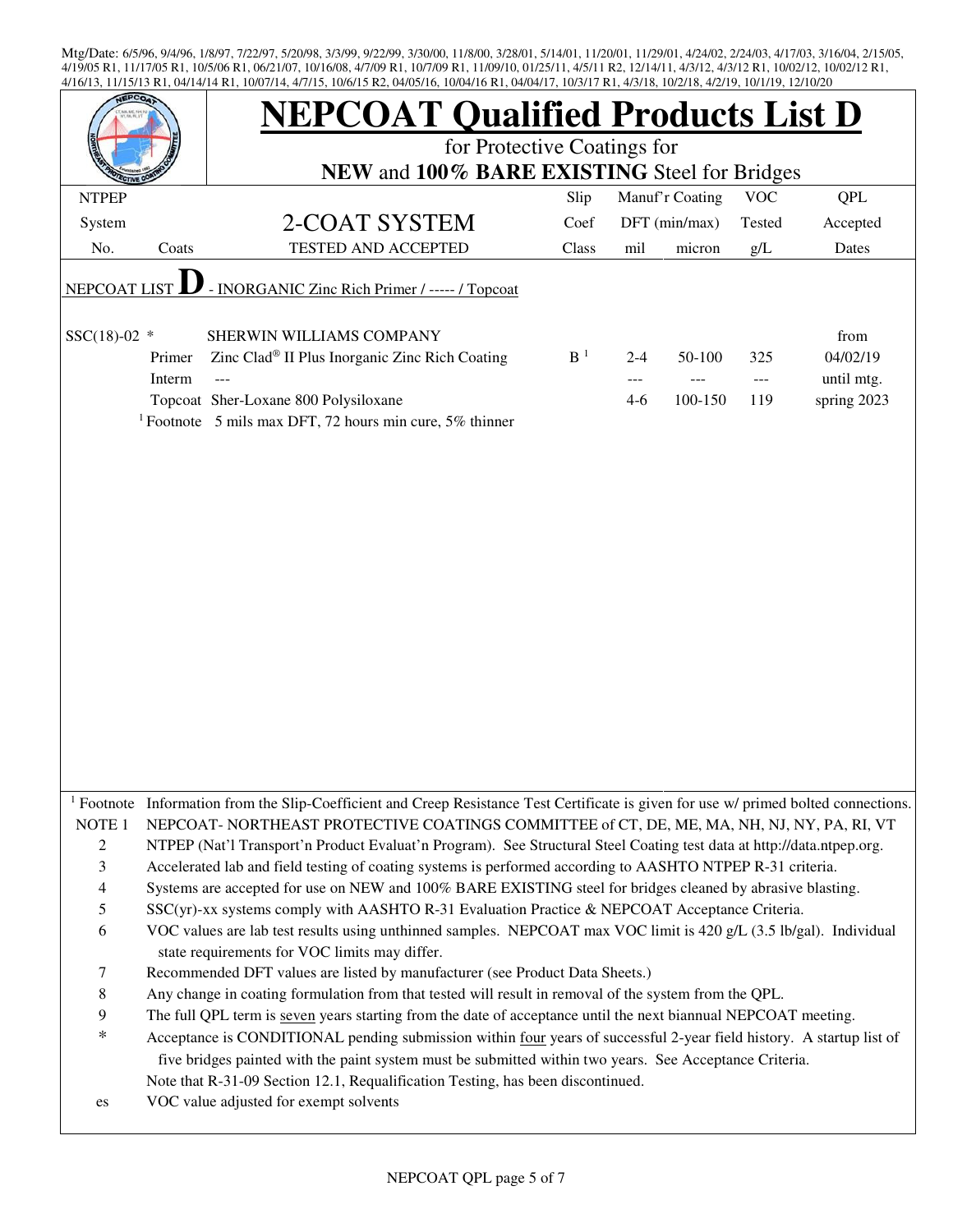